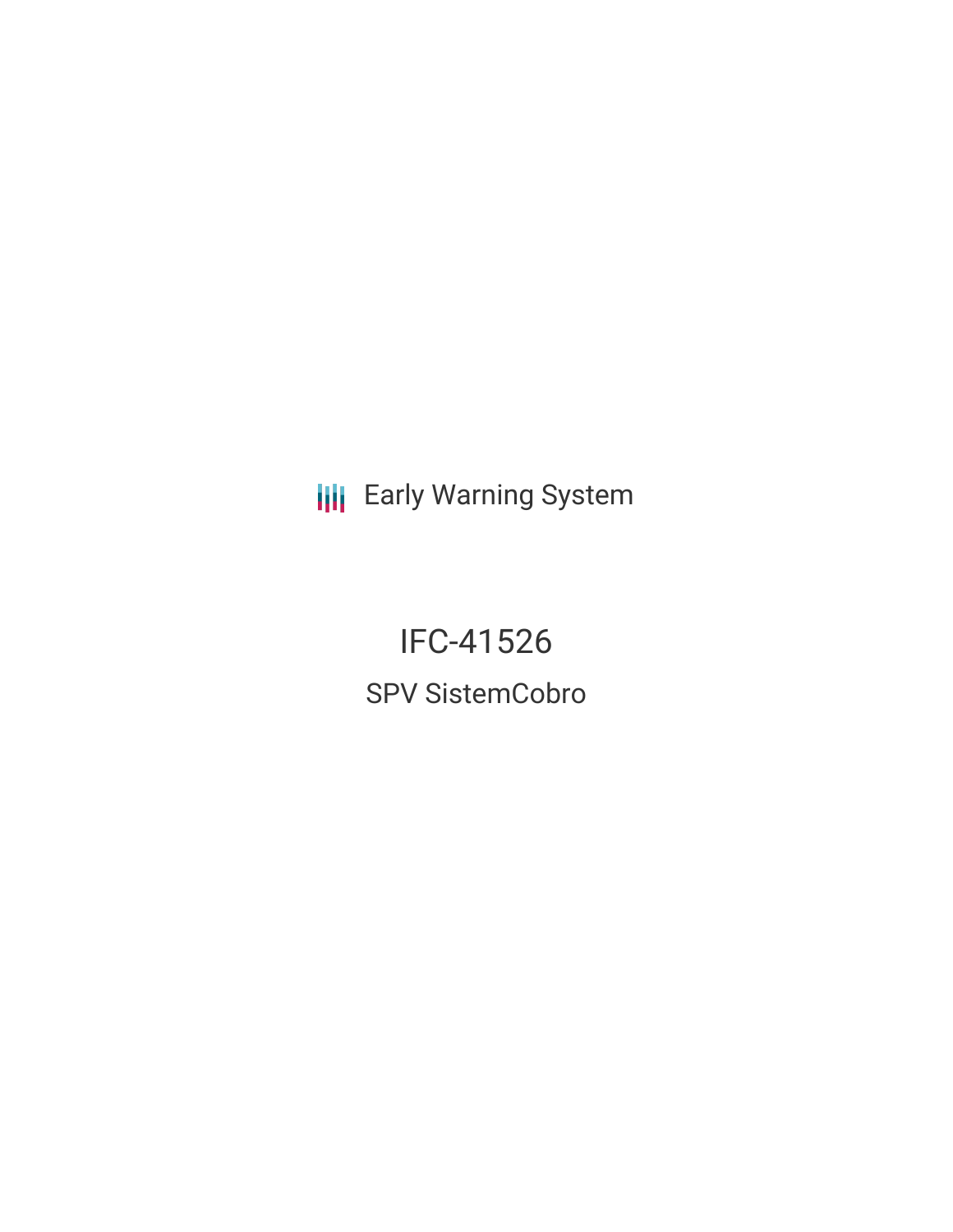### **Quick Facts**

朋

| <b>Financial Institutions</b>  | International Finance Corporation (IFC) |
|--------------------------------|-----------------------------------------|
| <b>Status</b>                  | Proposed                                |
| <b>Bank Risk Rating</b>        | FI                                      |
| <b>Voting Date</b>             | 2019-05-15                              |
| <b>Borrower</b>                | SISTEMCOBRO S A S                       |
| <b>Sectors</b>                 | Finance                                 |
| <b>Ring Fence</b>              | No Restrictions                         |
| <b>Investment Type(s)</b>      | Equity                                  |
| <b>Investment Amount (USD)</b> | \$60.00 million                         |
| <b>Project Cost (USD)</b>      | \$60.00 million                         |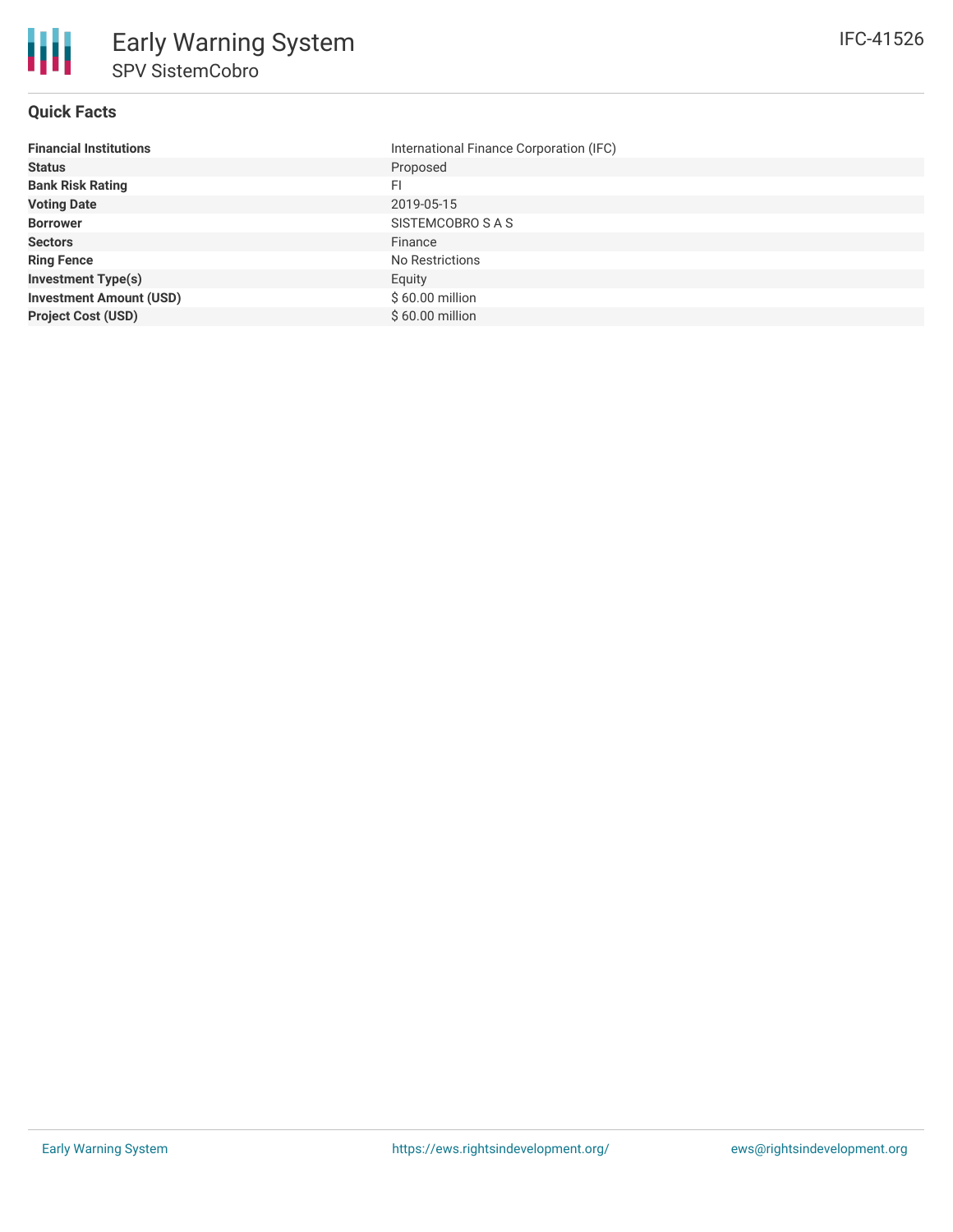

# **Project Description**

As part of the Distressed Asset Recovery Program ("DARP"), IFC, and SistemCobro S.A.S. ("SC"), a Colombian distressed asset investor and servicer, propose to create a Platform ("SPV") to purchase Non-Performing Loans ("NPLs") in the Andean region and Central America ("Target Region").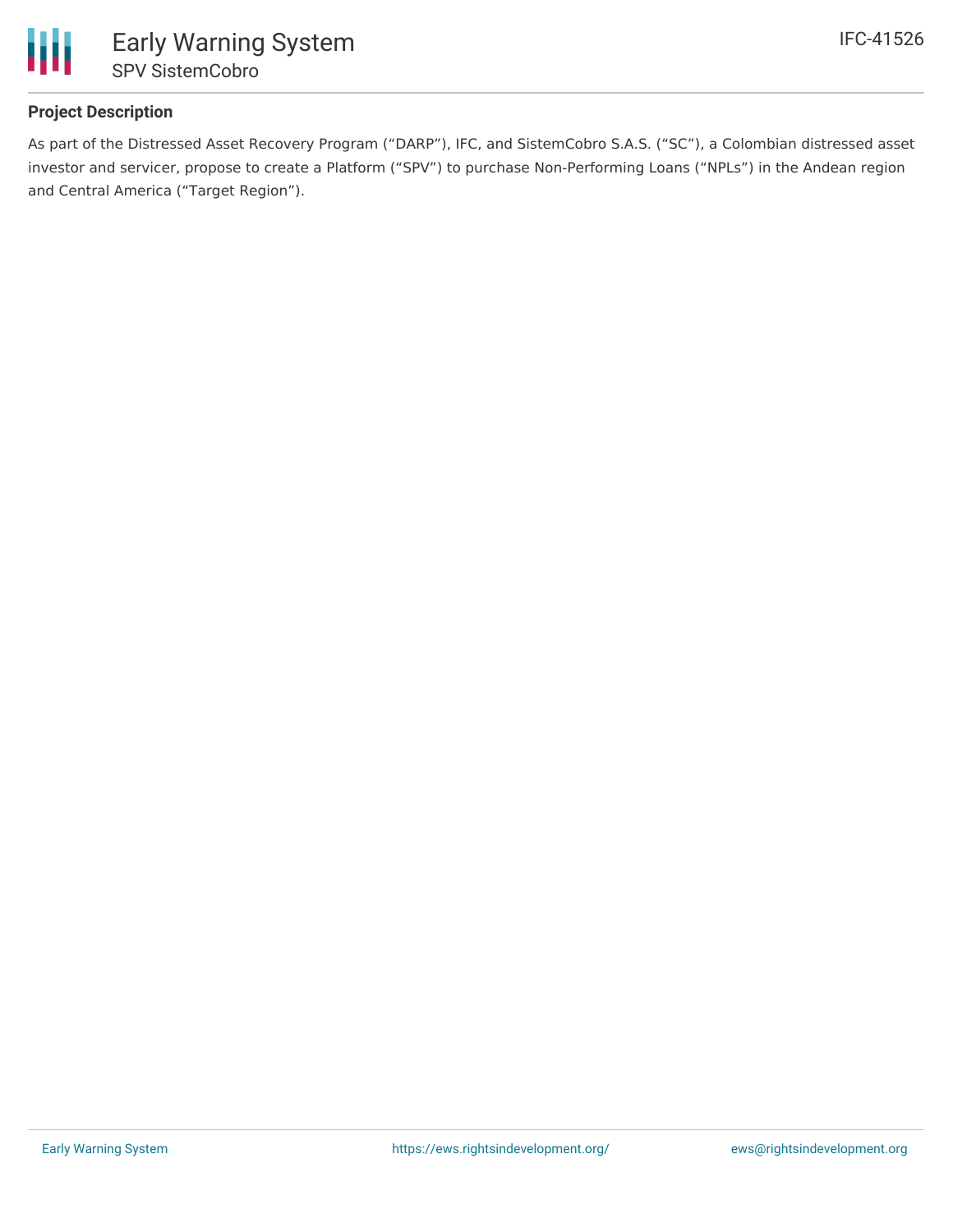## **Investment Description**

• International Finance Corporation (IFC)

### **Financial Intermediary**

Financial Intermediary: A commercial bank or financial institution that receives funds from a development bank. A financial intermediary then lends these funds to their clients (private actors) in the form of loans, bonds, guarantees and equity shares. Financial intermediaries include insurance, pension and equity funds. The direct financial relationship is between the development bank and the financial intermediary.

[SISTEMCOBRO](file:///actor/4111/) S A S (Financial Intermediary) **is owned by** [Sistemcobro](file:///actor/4118/) (Parent Company)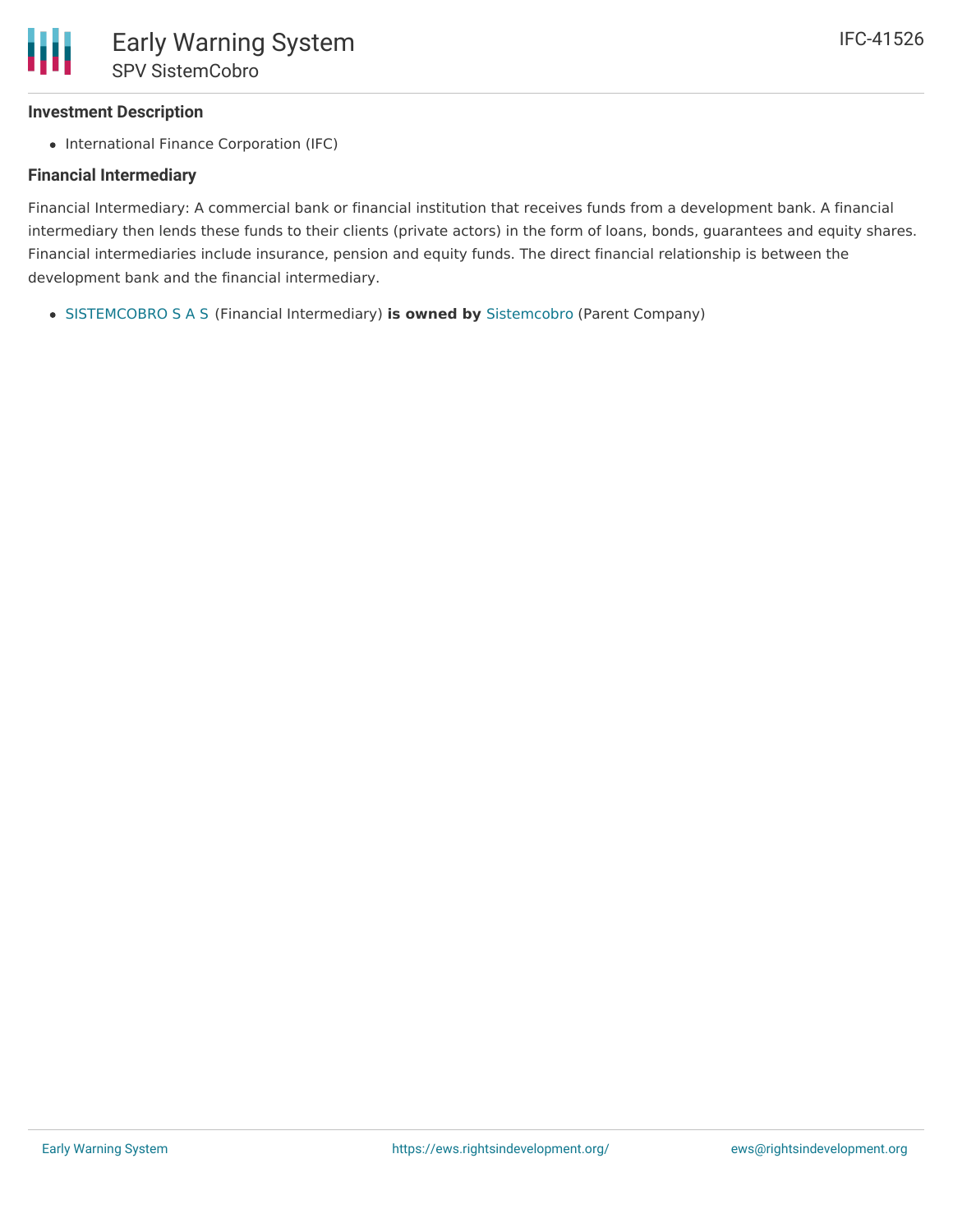There is often limited information publicly available about what development banks are funding through financial intermediaries. In 2021, the Early Warning System partnered with Oxfam International to incorporate information on high-risk projects being funded by financial intermediaries receiving funding from the International Finance Corporation (IFC) and the Dutch Development Bank (FMO).

The information listed below describes the relationship between the different private actors linked to high-risk sectors and subprojects of IFC and FMO's financial intermediary investments and/or the financial intermediary's parent companies made from 2017 through 2020, including any associated ring fences.

The database, however, does not explicitly or implicitly imply that IFC or FMO have material exposure to or are contractually or legally accountable to the sub-projects financed by their financial intermediaries or the financial intermediary's parent companies. It only shows a seemingly financial relationship among the different private actors, the financial intermediaries, and IFC or FMO.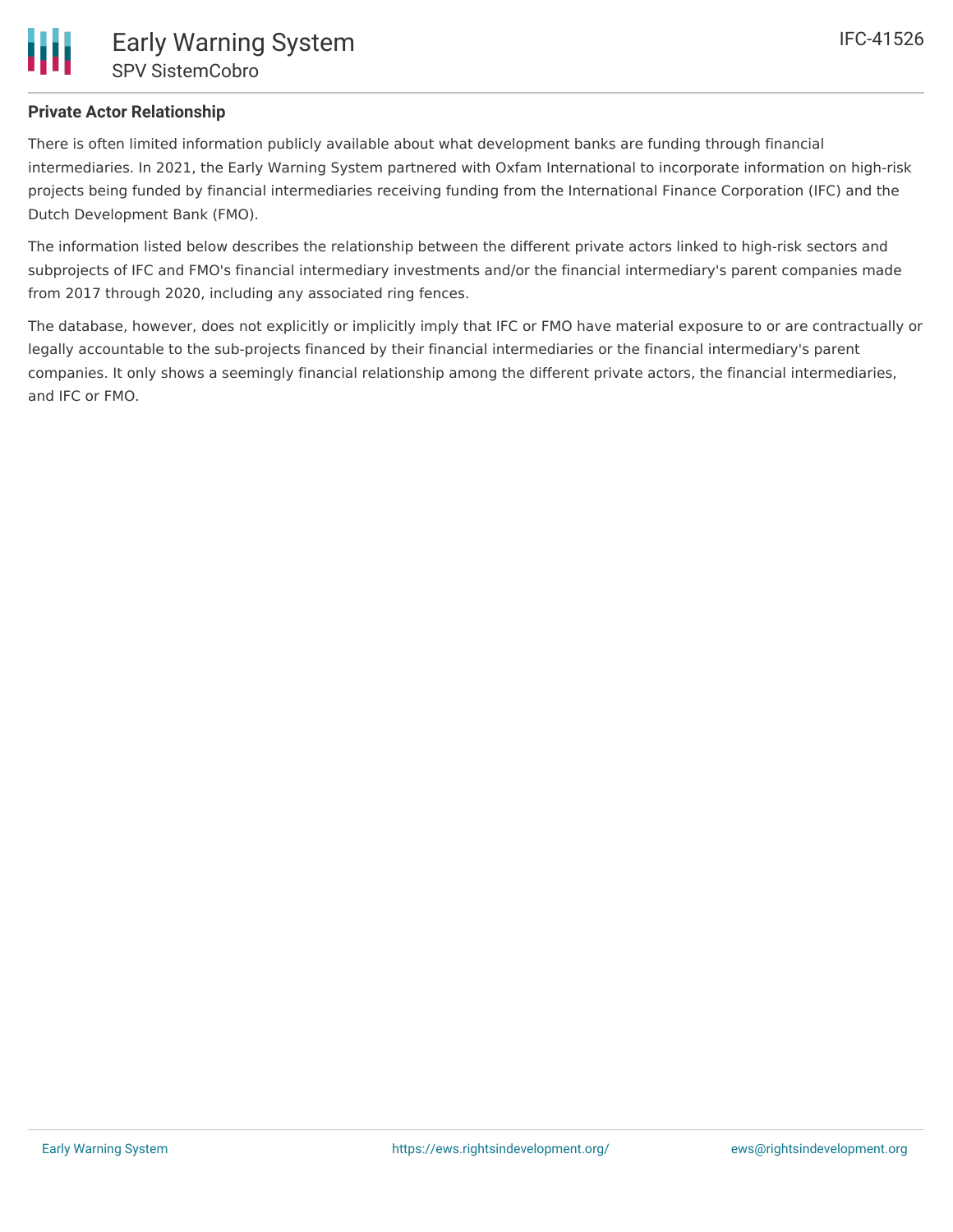

| <b>Private Actor 1</b> | <b>Private Actor</b><br>1 Role | <b>Private Actor</b><br>l Sector | <b>Relation</b>          | <b>Private Actor 2</b> | <b>Private Actor</b><br>2 Role | <b>Private Actor</b><br>2 Sector |
|------------------------|--------------------------------|----------------------------------|--------------------------|------------------------|--------------------------------|----------------------------------|
| $\sim$                 | $\overline{\phantom{a}}$       | -                                | $\overline{\phantom{a}}$ | Sistemcobro Ltda.      | Client                         | $\sim$                           |